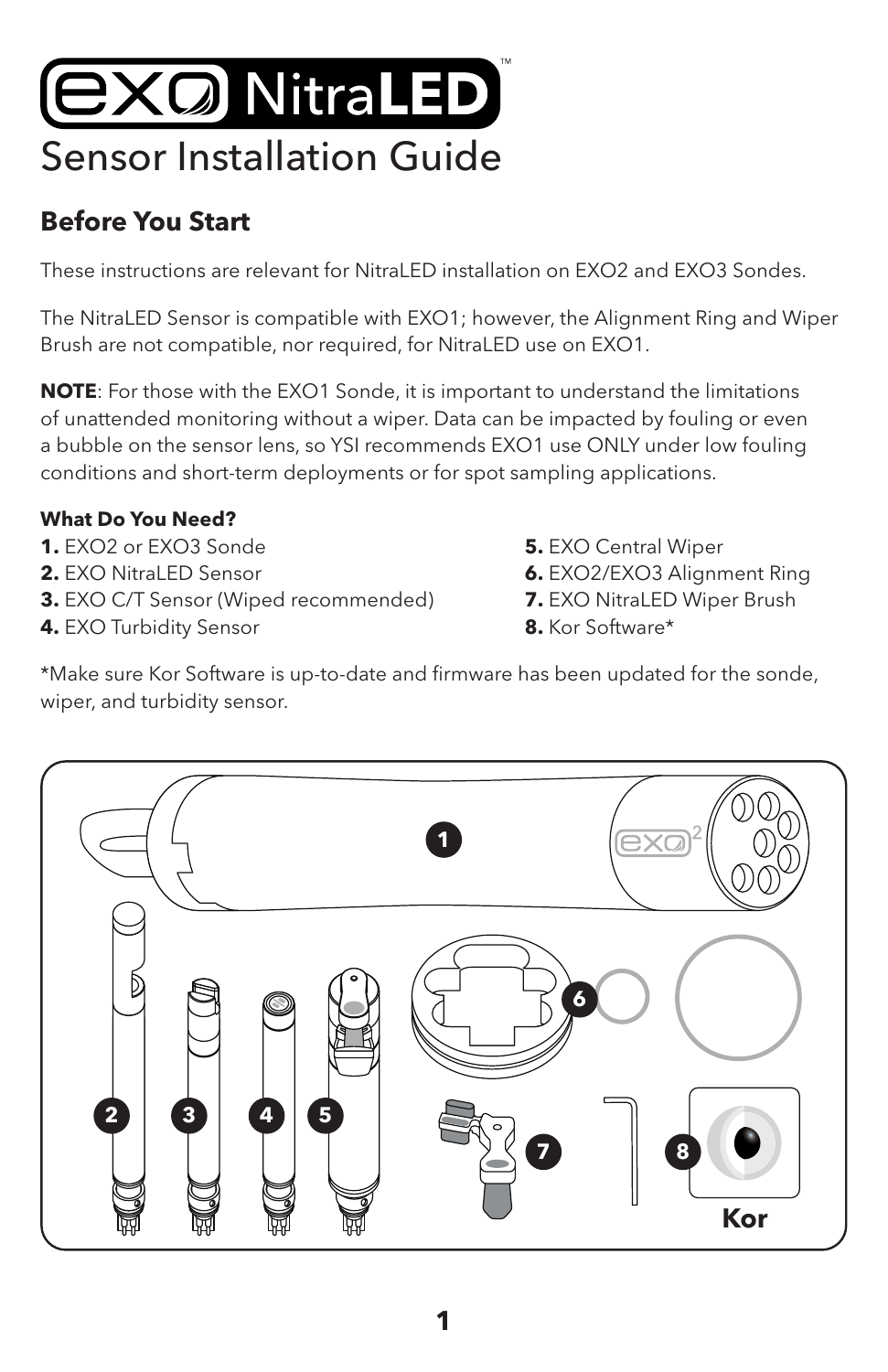#### **Before Installation**

Make sure software and firmware are updated to the latest versions.

Make sure at least the EXO Wiper, C/T, Turbidity, and NitraLED Sensors are installed as follows below:

- **NitraLED** must be installed:
	- **EXO2**: Port 6
	- **EXO3**: Port 4
- **Conductivity/Temperature** must be installed:
	- **EXO2**: Port 3 or Port 4
	- **EXO3**: Port 2 or Port 3



EXO Port Configuration

**IMPORTANT:** For **EXO2** configurations with NitraLED, **Port 5** should be reserved for one of the following sensors: pH, pH/ORP, ODO, or any of the Ion Selective Electrodes (ISEs). These sensors are not impaired by the Wiper Arm of the NitraLED Brush parked above Port 5.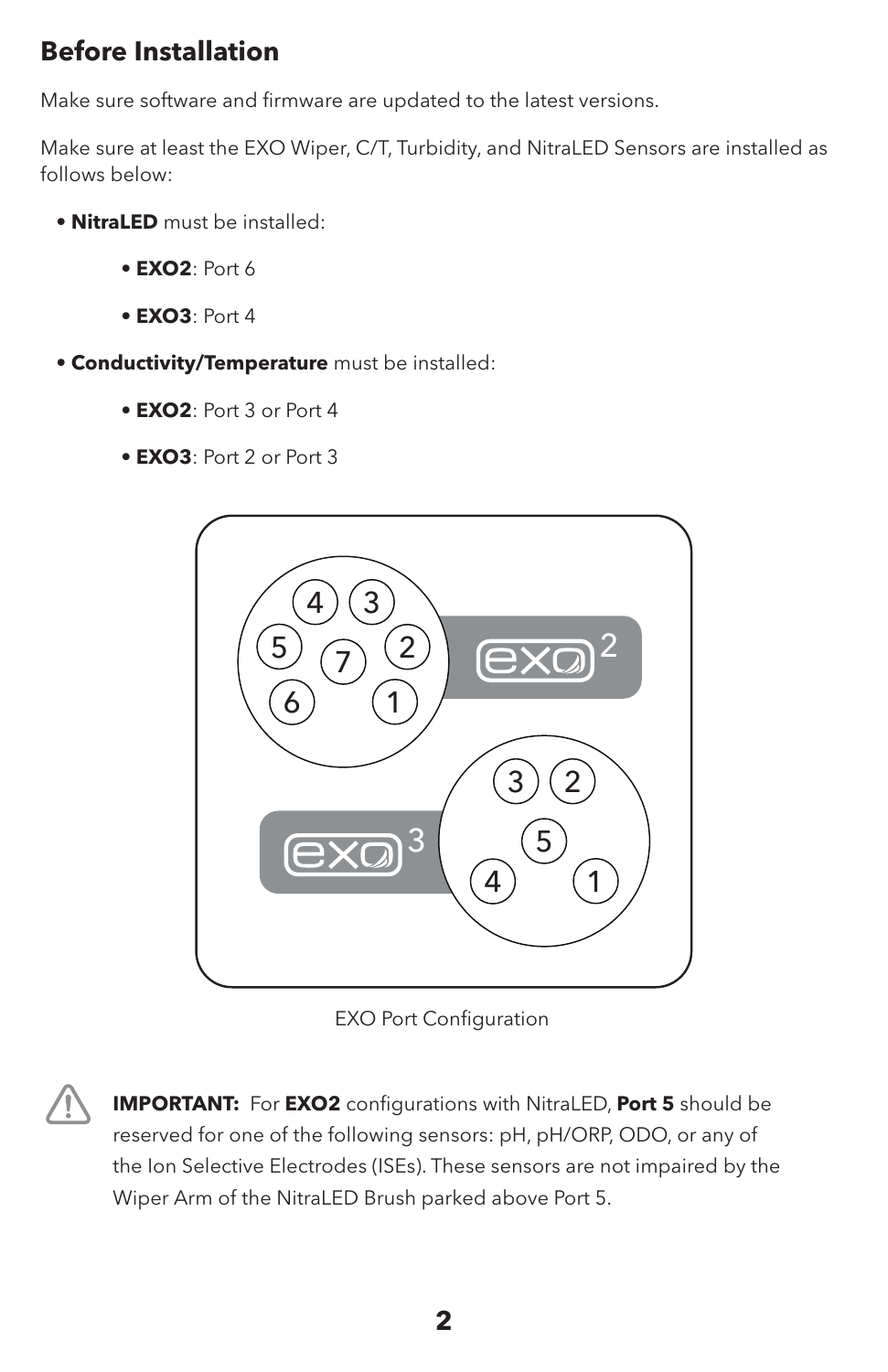# **EXO Wiper Installation**

Remove old wiper brush by loosening the set screw with a 1/20" hex key. Clean any residue from wiper shaft.







Install the Central Wiper on to the sonde bulkhead.



4

3

Install the remaining sensors.

**NitraLED** must be installed: **EXO2**: Port 6 **EXO3**: Port 4



Do NOT leave any ports empty. Port plugs must be inserted into any port that does not have a sensor.

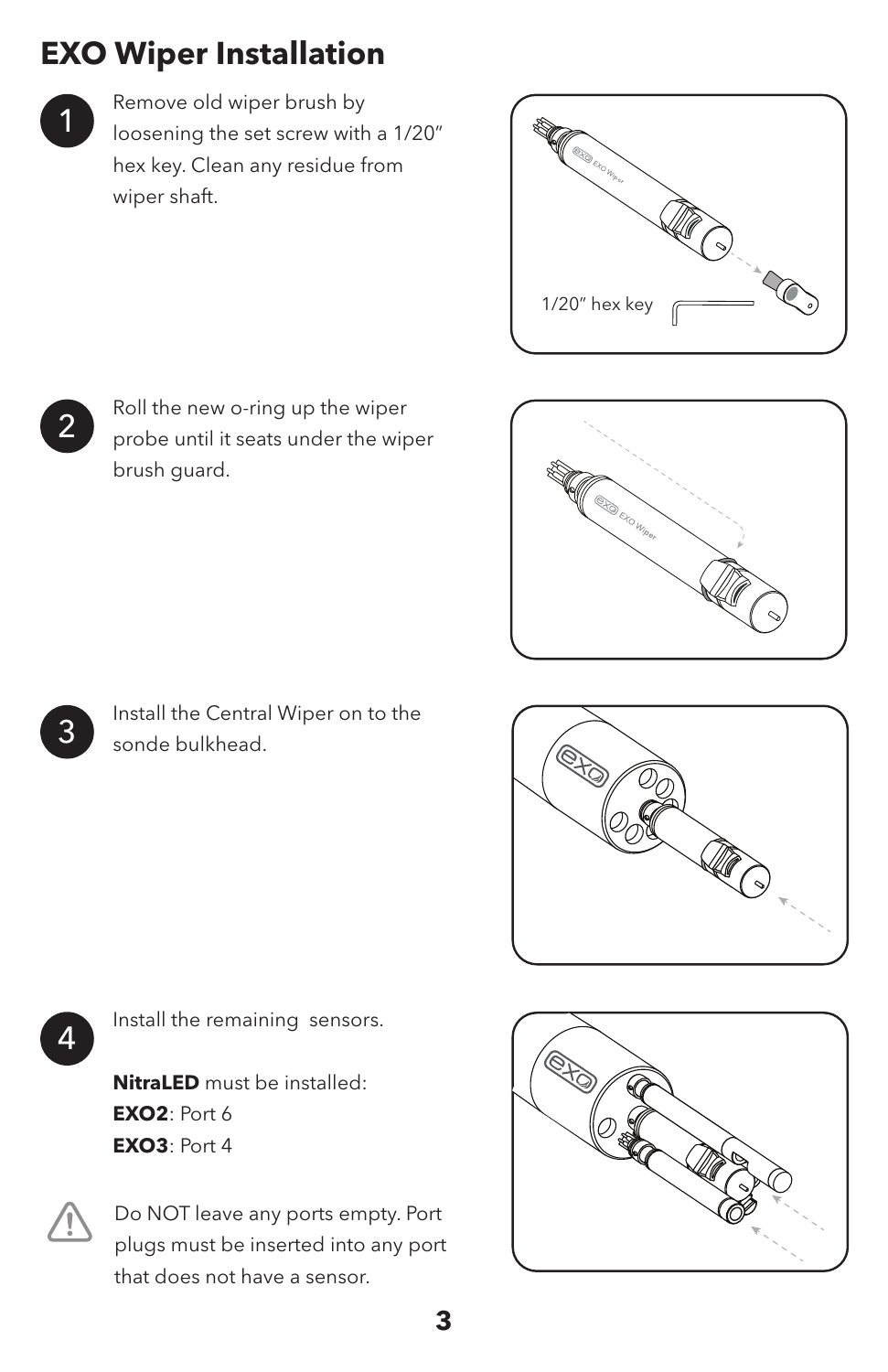# **EXO Alignment Ring Installation**



Slide the Alignment Ring over the sensors.



**IMPORTANT:** The top of the Alignment Ring should line up with the seam on the brush guard.



While holding the Ring in place, carefully pull the larger o-ring over the sensors and fit into the groove.



3 Once the o-ring is fully seated around the Alignment Ring, installation is complete.

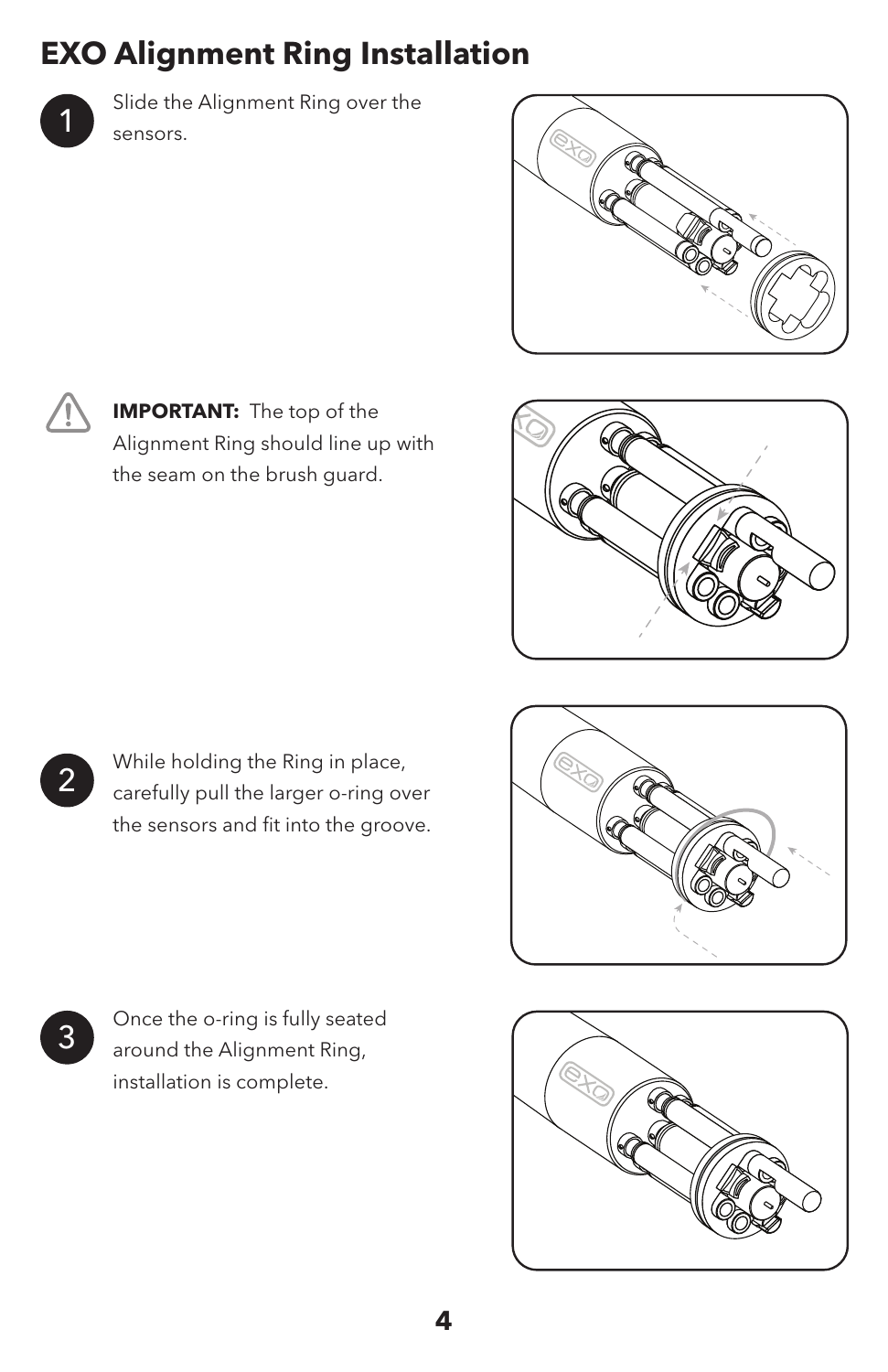## **EXO NitraLED Wiper Brush Installation**

**NOTE**: The old wiper brush must first be removed using a 1/20" hex key.

The wiper shaft has a "D" shape and is sometimes referred to as the D shaft. The wiper brush fits on the D shaft only one way.

Slide the Brush onto the D shaft until fully seated.



2



**NOTE**: Be careful not to use too much force while rotating the brush by hand.



**DO NOT** tighten the screw yet. Slide Brush down until fully seated on top of the Central Wiper



(Top view) Center Wiper Arm within NitraLED Sensor window

Make sure the Wiper Arm is fully contained within the Nitral FD sensing window.



Other elements hidden to focus on the Brush and sensing window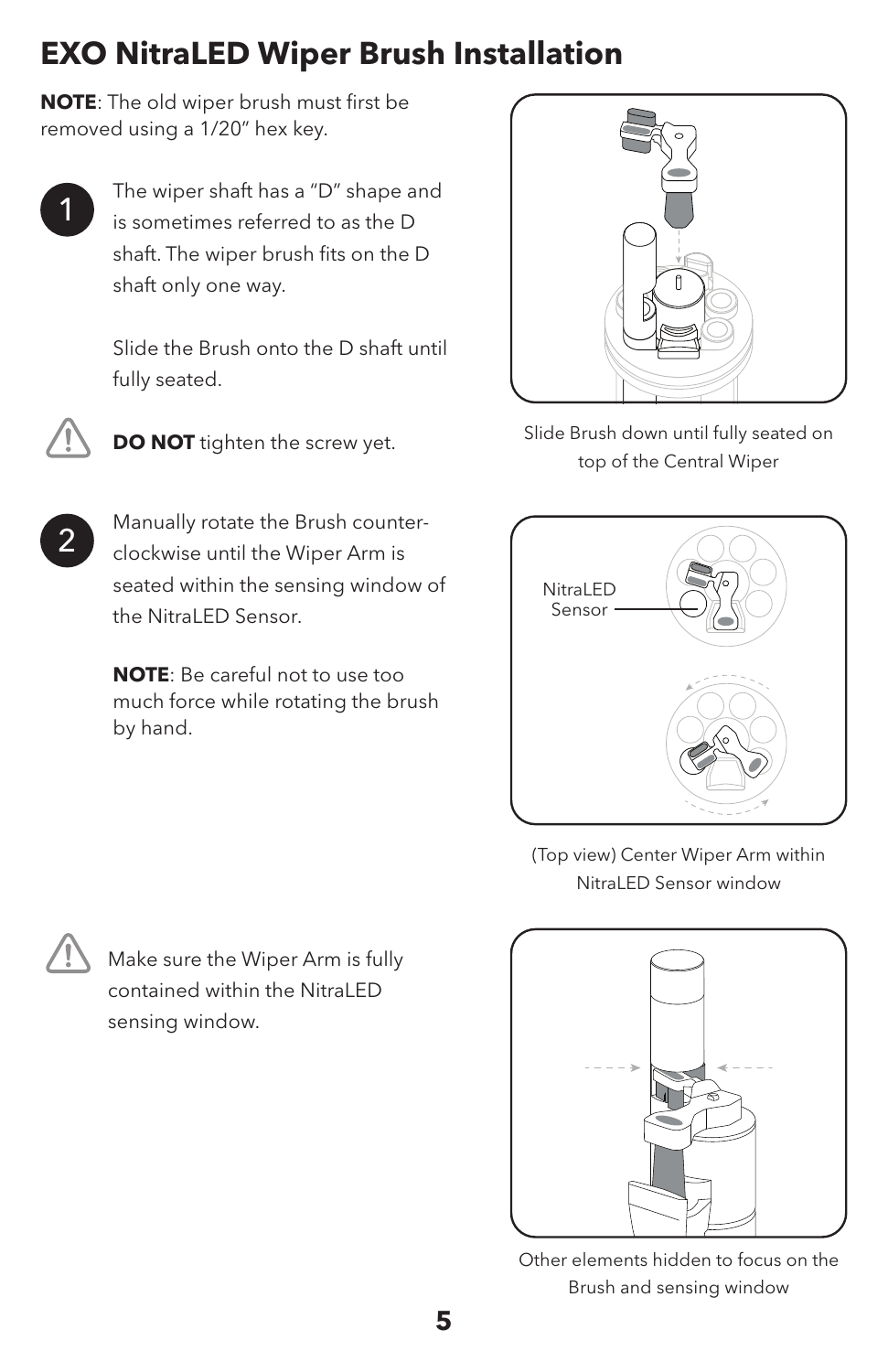In this position, tighten the set screw on the Wiper Brush using the 1/16" hex key.

There may be some resistance as the screw is designed not to back out easily.

After tightening, gently rock the brush to ensure a snug fit against the D shaft and tighten more if necessary.



Tighten screw on back of Brush while centered in Nitrate window.

After the screw is tightened, manually rotate the Brush back to its home position.

**NOTE**: Be careful not to use too much force while rotating the brush by hand.

The main brush should be centered within the brush guard, while the Wiper Arm should be over port 5 of the EXO2 or the blank of the EXO3.



Rotate back so the main brush is over the guard.

**IMPORTANT:** After installing the NitraLED Wiper Brush, users must switch the **Wipe Mode** to **NitraLED** using Kor Software.

**6**

3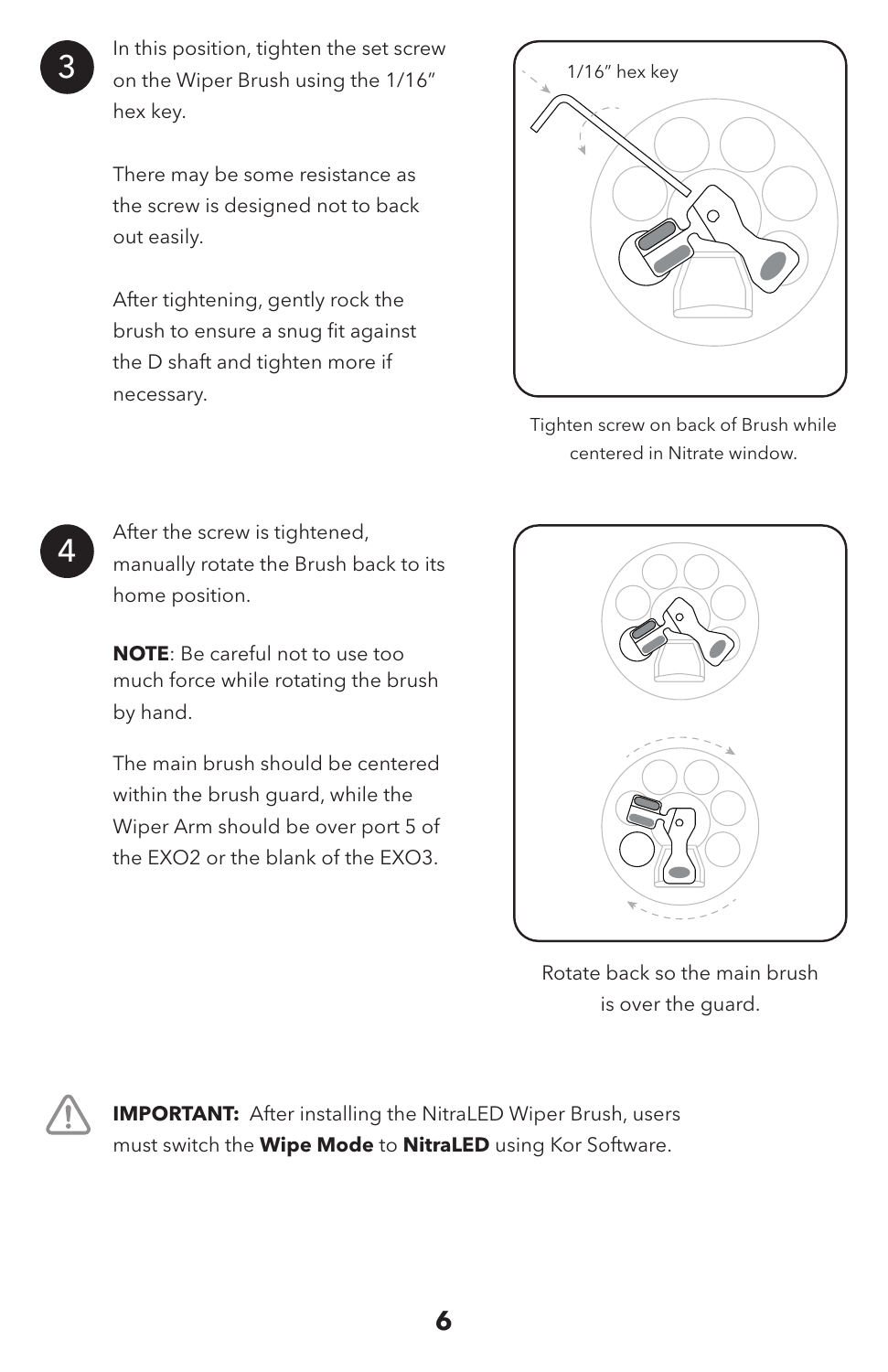### **Update Wiper Settings**

In Kor Software, make sure the Wiper Position is on.

Go to **File > Settings** and select **Wiper** to enable **Wiper Position**.

| <b>Settings</b>          |  |
|--------------------------|--|
| General Settings  Wiper  |  |
| <b>WIPER</b>             |  |
| + Wiper Position Enabled |  |
|                          |  |



1

Also, make sure NitraLED is enabled.

Go to **File > Settings** and select **NitraLED** to enable **mg/L**.

| <b>Settings</b>            |  |
|----------------------------|--|
| General Settings  NitraLED |  |
| $\odot$ MG/L               |  |
| mg/L<br>On                 |  |
|                            |  |



Go to the **Calibration** menu and select **Wiper**; then select **Calibrate**.

|       | Select Parameter(s) to Calibrate                                                |
|-------|---------------------------------------------------------------------------------|
| Wiper | Serial Number: XXXXXXXX<br><b>Sensor Port: 7</b>                                |
|       | PARAMETER TYPE LAST CALIBRATION DATE<br>Wiper Position (volt) 5/15/2020 9:41 AM |
|       | <b>CALIBRATE</b><br><b>FACTORY RESET CALIBRATION</b>                            |